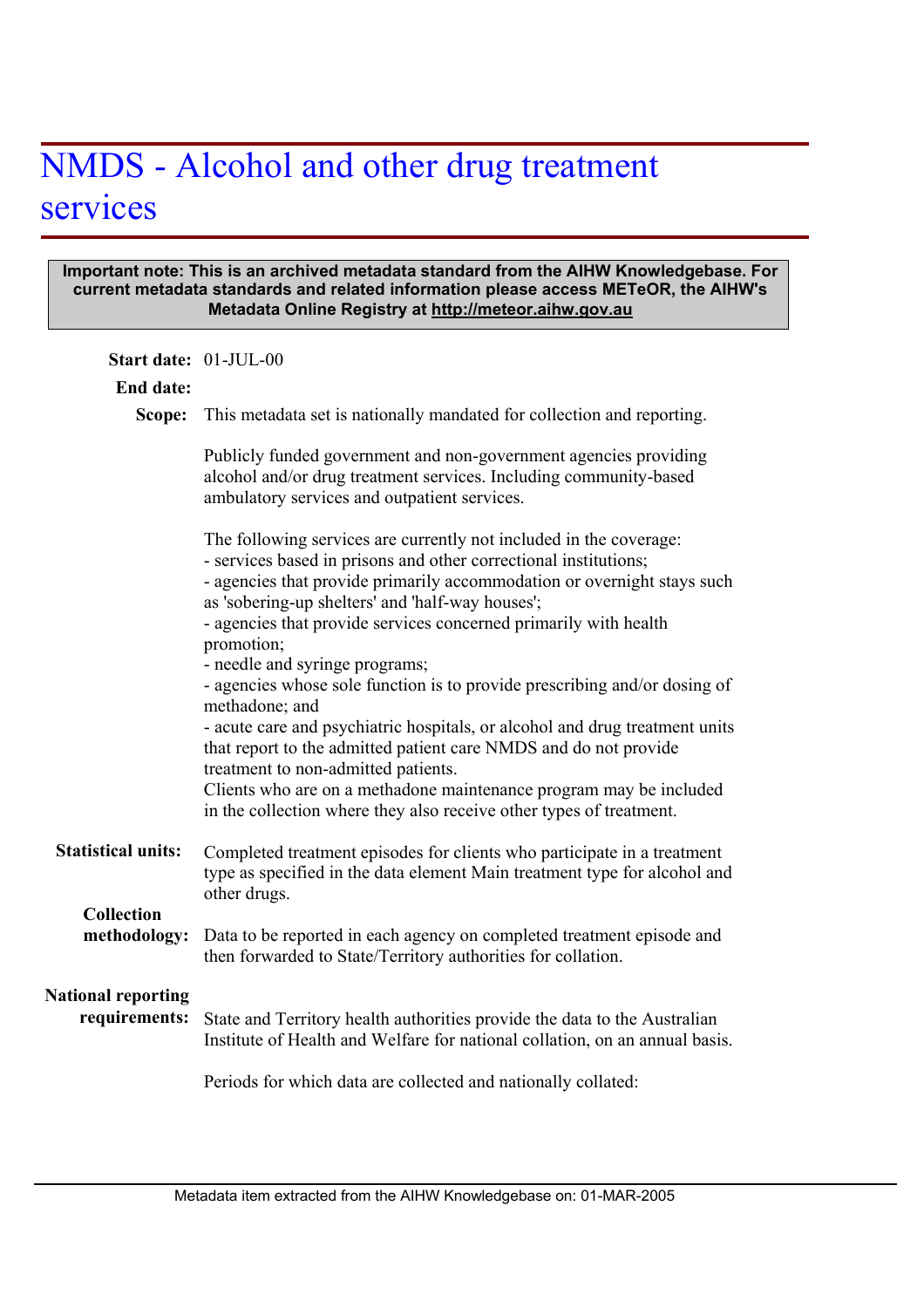Financial years ending 30 June each year.

organisation: National Health Information Management Group **Source** 

Comments: Statistical units are entities from or about which statistics are collected or in respect of which statistics are compiled, tabulated or published.

## *Data elements linked to this Data set specification*

| <b>Name</b>                                                                 | Data                                   | Reg.                             | ID     | Ver                         | <b>Type</b>                | Current |
|-----------------------------------------------------------------------------|----------------------------------------|----------------------------------|--------|-----------------------------|----------------------------|---------|
| <b>Australian State/Territory</b><br>identifier                             | Int.<br><b>NHDD</b>                    | <b>NCSIMG</b><br>NCSDD & & NHIMG | 002025 | 4                           | Data<br>Element            | Current |
| Cessation of treatment episode<br>for alcohol and other drugs               | <b>NHDD</b>                            | NHIMG                            | 000422 | 2                           | Data<br>Element<br>Concept | Current |
| Client type - alcohol and other<br>drug treatment services                  | <b>NHDD</b>                            | NHIMG                            | 000426 | 3                           | Data<br>Element            | Current |
| Commencement of treatment<br>episode for alcohol and other<br>drugs         | <b>NHDD</b>                            | NHIMG                            | 000427 | 2                           | Data<br>Element<br>Concept | Current |
| Country of birth                                                            | Int.<br>NCSDD & & NHIMG<br><b>NHDD</b> | <b>NCSIMG</b>                    | 002004 | 4                           | Data<br>Element            | Current |
| Date of birth                                                               | Int.<br><b>NHDD</b>                    | <b>NCSIMG</b><br>NCSDD & & NHIMG | 002005 | 5                           | Data<br>Element            | Current |
| Date of cessation of treatment<br>episode for alcohol and other<br>drugs    | <b>NHDD</b>                            | <b>NHIMG</b>                     | 000424 | $\mathcal{D}_{\mathcal{L}}$ | Data<br>Element            | Current |
| Date of commencement of<br>treatment episode for alcohol<br>and other drugs | <b>NHDD</b>                            | <b>NHIMG</b>                     | 000430 | 2                           | Data<br>Element            | Current |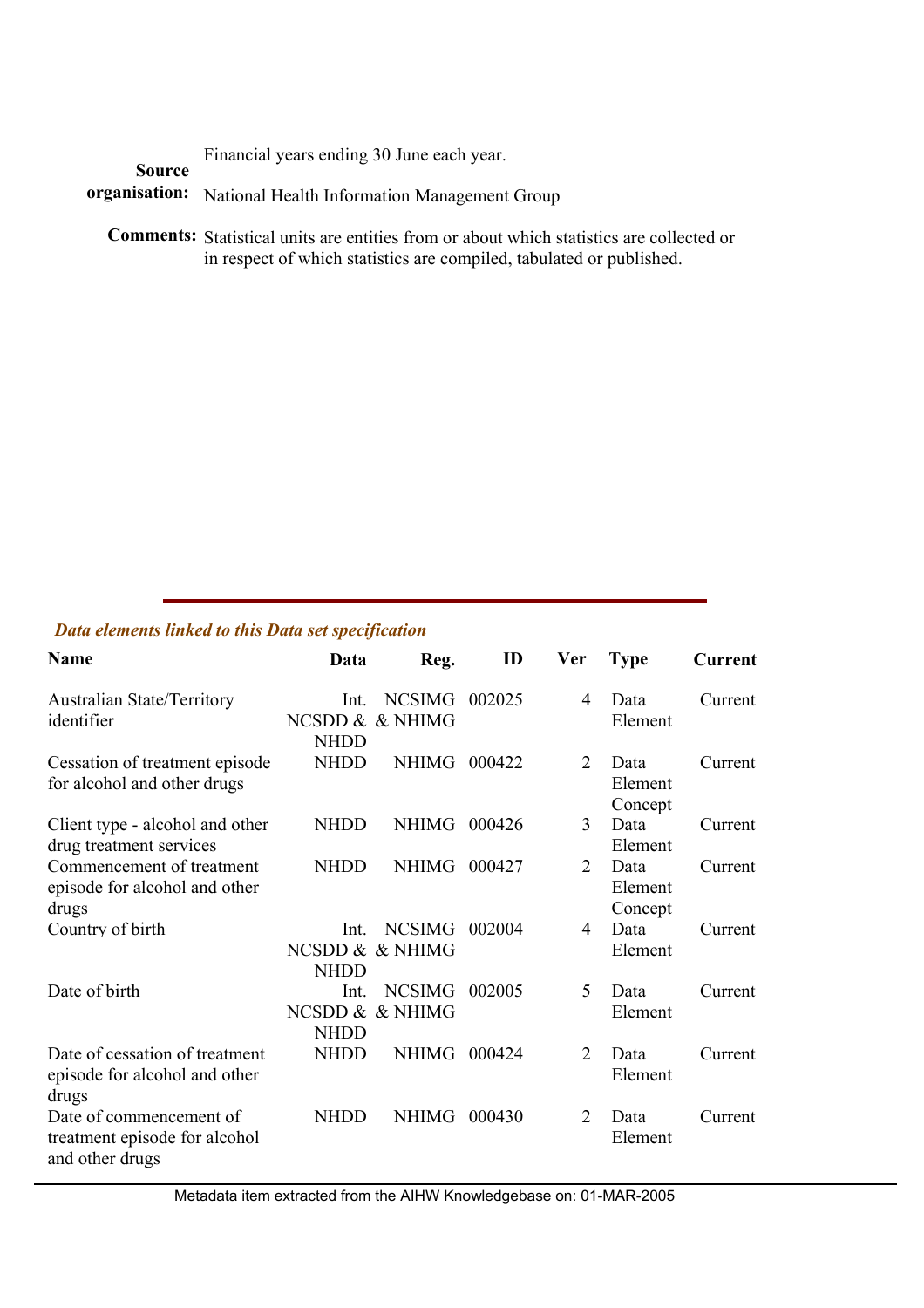| Establishment identifier                                                               | <b>NHDD</b>         | <b>NHIMG</b>                     | 000050 | 4              | Derived<br>Data<br>Element | Current |
|----------------------------------------------------------------------------------------|---------------------|----------------------------------|--------|----------------|----------------------------|---------|
| Establishment number                                                                   | <b>NHDD</b>         | <b>NHIMG</b>                     | 000377 | $\overline{4}$ | Data<br>Element            | Current |
| Establishment sector                                                                   | <b>NHDD</b>         | <b>NHIMG</b>                     | 000379 | $\overline{4}$ | Data<br>Element            | Current |
| Establishment type                                                                     | <b>NHDD</b>         | <b>NHIMG</b>                     | 000327 | 1              | Data<br>Element            | Current |
| Geographical location of<br>establishment                                              | <b>NHDD</b>         | <b>NHIMG</b>                     | 000260 | $\overline{2}$ | Data<br>Element            | Current |
| Geographical location of<br>service delivery outlet                                    | <b>NHDD</b>         | <b>NHIMG</b>                     | 000823 | 1              | Derived<br>Data<br>Element | Current |
| Indigenous status                                                                      | Int.<br><b>NHDD</b> | <b>NCSIMG</b><br>NCSDD & & NHIMG | 002009 | 5              | Data<br>Element            | Current |
| Injecting drug use status                                                              | <b>NHDD</b>         | <b>NHIMG</b>                     | 000432 | $\overline{2}$ | Data<br>Element            | Current |
| Main treatment type for alcohol<br>and other drugs                                     | <b>NHDD</b>         | <b>NHIMG</b>                     | 000639 | 1              | Data<br>Element            | Current |
| Method of use for principal<br>drug of concern                                         | <b>NHDD</b>         | <b>NHIMG</b>                     | 000433 | $\mathbf{1}$   | Data<br>Element            | Current |
| Number of service contacts<br>within a treatment episode for<br>alcohol and other drug | <b>NHDD</b>         | <b>NHIMG</b>                     | 000641 | $\overline{2}$ | Data<br>Element            | Current |
| Other drug of concern                                                                  | <b>NHDD</b>         | <b>NHIMG</b>                     | 000442 | 3              | Data<br>Element            | Current |
| Other treatment type for<br>alcohol and other drugs                                    | <b>NHDD</b>         | <b>NHIMG</b>                     | 000642 | 1              | Data<br>Element            | Current |
| Person identifier                                                                      | Int.<br><b>NHDD</b> | <b>NCSIMG</b><br>NCSDD & & NHIMG | 002020 | $\overline{2}$ | Data<br>Element            | Current |
| Preferred language                                                                     | NHDD                | NHIMG 000132                     |        | $\overline{2}$ | Data<br>Element            | Current |
| Principal drug of concern                                                              | <b>NHDD</b>         | NHIMG 000443                     |        | 3              | Data<br>Element            | Current |
| Reason for cessation of<br>treatment episode for alcohol<br>and other drugs            | <b>NHDD</b>         | NHIMG 000423                     |        | $\overline{2}$ | Data<br>Element            | Current |
| Region code                                                                            | <b>NHDD</b>         | NHIMG 000378                     |        | $\overline{2}$ | Data<br>Element            | Current |
| Service contact                                                                        | <b>NHDD</b>         | NHIMG 000401                     |        | $\mathbf{1}$   | Data<br>Element<br>Concept | Current |
| Service delivery outlet                                                                | <b>NHDD</b>         | NHIMG 000845                     |        | $\mathbf{1}$   | Data<br>Element<br>Concept | Current |
| <b>Sex</b>                                                                             | Int.                | NCSIMG 002024                    |        | 4              | Data                       | Current |

Metadata item extracted from the AIHW Knowledgebase on: 01-MAR-2005